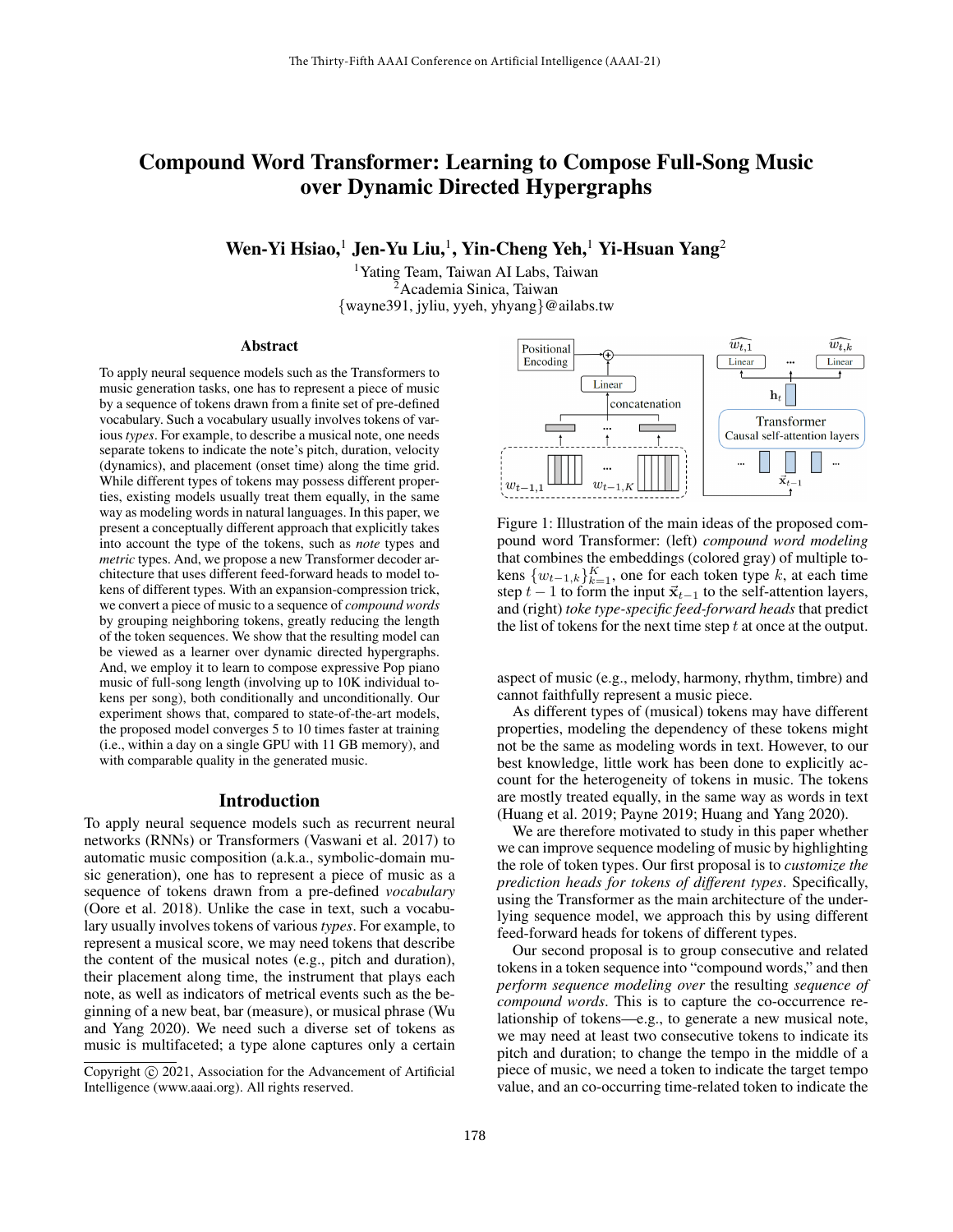|                                       | Representation | Model              | window | Voc. size | Data type                    |
|---------------------------------------|----------------|--------------------|--------|-----------|------------------------------|
| Music Transformer (Huang et al. 2019) | MIDI-like      | Transformer        | 2.048  | 388       | <b>Classical performance</b> |
| MuseNet (Payne 2019)                  | MIDI-like*     | Transformer        | 4.096  | N/A       | Multi-track MIDI             |
| LakhNES (Donahue et al. 2019)         | MIDI-like*     | Transformer-XL     | 512    | 630       | Multi-track MIDI             |
| TR autoencoder (Choi et al. 2020)     | MIDI-like      | <b>Transformer</b> | 2,048  | 388       | Classical performance        |
| Pop Music TR (Huang and Yang 2020)    | <b>REMI</b>    | Transformer-XL     | 512    | 332       | Pop piano performance        |
| Transformer VAE (Jiang et al. 2020)   | MIDI-like      | Transformer        | 128    | 47        | Pop lead sheets              |
| Guitar Transformer (Chen et al. 2020) | REMI*          | Transformer-XL     | 512    | 221       | Guitar tabs                  |
| Jazz Transformer (Wu and Yang 2020)   | REMI*          | Transformer-XL     | 512    | 451       | Jazz lead sheets             |
| MMM (Ens and Pasquier 2020)           | MIDI-like*     | Transformer        | 2,048  | >442      | Multi-track MIDI             |
| This work                             | CP.            | linear Transformer | 5,120  | 350       | Pop piano performance        |

Table 1: A comparison of existing Transformer-based models and the proposed one for automatic music composition. The representations marked with \* are extensions of either MIDI-like (Oore et al. 2018) or REMI (Huang and Yang 2020).

time of the tempo change. Under the proposed compoundword modeling, the individual tokens (e.g., pitch and duration) are still predicted separately with different heads. Yet, instead of predicting them at different time steps, we predict multiple tokens of various types *at once* in a single time step. The token embeddings of the tokens predicted at the current step are then combined and fed as the input for the next time step. Namely, the self-attention is computed over combined embeddings of individual tokens of a compound word.

From a theoretical point of view, the proposed model can be interpreted as a learner over discrete-time *dynamic directed hypergraphs* (Kazemi et al. 2020). Here, a graph consists of nodes that each corresponds to a token in our vocabulary. A sequence of tokens can then be viewed as a sequence of edges (each connecting two nodes), or a *walk*, over this graph. A sequence of compound words, in contrast, can be viewed as a sequence of *hyperedges* (each connecting multiple nodes) (Feng et al. 2019), over the same graph. We discuss this at greater length later in the paper.

We refer to the proposed representation as the *compound word representation*, or CP for short. CP can be considered as an extension of existing representations, with the following additional merits. First, it allows for fine-grained, typespecific control over the prediction heads. For example, we can now use different loss functions, sampling policies, and token embedding sizes for different token types.

Second, as a compound word represents multiple tokens at once, it requires much less time steps to generate a music piece using compound words. Namely, the sequence length of the same music piece is much shorter in CP than in existing representations. As the computational complexity of a Transformer is related to the sequence length (Vaswani et al. 2017), this makes training and inference faster, and may facilitate learning the long-range dependency in music.<sup>1</sup>

Finally, the sequence length in CP is determined by the number of compound words in a sequence, not by the number of individual tokens per compound word. Therefore, it is possible to add new token types (by adding the corresponding feed-forward head) to increase the expressivity of the representation, without increasing the sequence length. This

makes it easy to extend to underlying representation, though we do not explore this potential in this work.

For performance study, we consider generating expressive Pop piano music at full-song scale in both the unconditional setting (i.e., from scratch) and conditional setting (i.e., generating the piano arrangement given the lead sheet). This involves modeling fairly long music sequences for up to 10K individual tokens each. We show that, with CP, we are able to train a linear Transformer decoder (Katharopoulos et al. 2020) with music quality similar to that of strong baselines, with faster training and inference time. We provide audio examples and open source the project at a GitHub repo.<sup>2</sup>

# Related Work

Both language and music have principles governing the organization of discrete structural elements (e.g., words or musical notes) into sequences (Patel 2003). As such, the Transformers, which have been firstly shown to work well for text generation (Child et al. 2019; Keskar et al. 2019), have been increasingly applied to music generation in recent years, by treating music pieces as sequences of discrete tokens akin to text words. We list some related papers in Table 1.

Table 1 shows that most existing work adopt a music representation derived from either MIDI-like (Oore et al. 2018) or REMI (Huang and Yang 2020), with possible addition of track- or structure-related tokens. MIDI-like and REMI differ mainly in how the advance of time is represented: the former uses [time shift] tokens to mark the time interval (in absolute time) between note-related tokens, whereas the latter assumes symbolic timing and uses [bar] and [position] tokens to place tokens on a metrical grid that uniformly divides a bar into a certain number of positions. Neither MIDIlike nor REMI groups the tokens by token types.<sup>3</sup>

Existing work also differs in the length of the *attention window* (see the methodology section for definition) and vocabulary size (which is data- and task-dependent). To our knowledge, our work represents the first one to consider Pop music modeling at full-song scale (involving 10k tokens per song), and to use the recently-proposed linear Transformer (Katharopoulos et al. 2020) as the model backbone.

<sup>&</sup>lt;sup>1</sup>For example, we can study whether the proposed model creates music with better "structureness," or long-term repetitions (Wu and Yang 2020; Jhamtani and Berg-Kirkpatrick 2019) in the future.

<sup>2</sup> https://github.com/YatingMusic/compound-word-transformer <sup>3</sup>Upon paper completion, we noticed an early but preliminary attempt of grouping tokens by (Hawthorne et al. 2018b).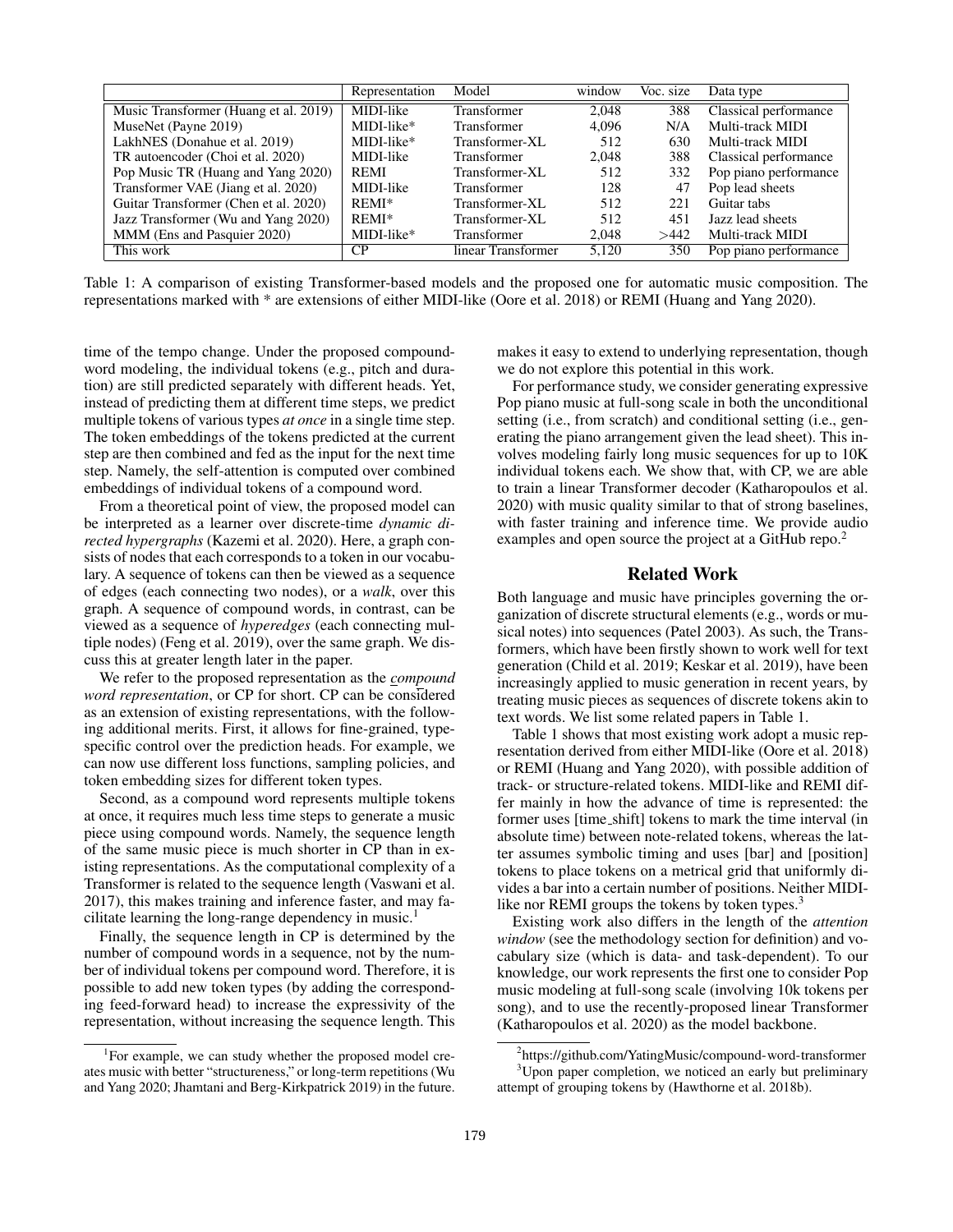# Methodology

#### Background

For sequence modeling, we need a conversion function  $g(\cdot)$ that converts a music piece  $X$  to a time-ordered sequence of symbolic elements  $S = g(\mathcal{X}) = \{w_1, w_2, \dots, w_T\}$ , where T denotes the resulting sequence length. Given a number of such sequences, we train a neural sequence model with an architecture such as the Transformer decoder to learn to generate new sequences  $S'$ . We then use a deterministic inverse function  $g^{-1}(\cdot)$  to get a new music piece from such a generated sequence, namely  $\mathcal{X}' = g^{-1}(\mathcal{S}')$ . There can be different algorithms to implement the conversion function and its inverse, leading to numerous possible sequence representations of the same music piece, e.g.,  $\mathcal{S}_{\text{MIDI-like}} = g_{\text{MIDI-like}}(\mathcal{X})$ and  $S_{\text{REM}} = g_{\text{REM}}(\mathcal{X})$ . Different conversion functions (or sequence representations) assume different vocabulary sizes  $M$ , so  $\mathcal{S}_{\text{MIDI-like}}$  and  $\mathcal{S}_{\text{REM}}$  differ in both  $T$  and  $M$ .

A Transformer decoder comprises a stack of *self-attention* layers and a stack of *feed-forward* layers. The self-attention layers operate on a fixed-length sub-sequence of  $S$  to learn the dependency among the elements. The length of such a sub-sequence, a.k.a., the *attention window*, denoted as N, is usually much smaller than  $T$ , as  $N$  directly affects the space complexity of the model. For the vanilla Transformer (Vaswani et al. 2017) and its faster variant Transformer-XL (Dai et al. 2019), it is  $\mathcal{O}(N^2M)$ ; for the linear Transformer (Katharopoulos et al. 2020), it is  $\mathcal{O}(NM)$ .

#### Individual Tokens vs Compound Words

In this paper, we refer to the elements in either  $S_{\text{MIDI-like}}$  or SREMI as the *individual tokens*. They are drawn from a predefined vocabulary  $V = \{1, \ldots, M\}$ . As mentioned in the introduction, each token is associated with a *type* defined in the type set,  $K = \{1, \ldots, K\}$ . We can partition V into K subsets by token group, i.e.,  $\{\hat{\mathcal{V}}_k\}_{k=1}^K$ .

We propose to convert a sequence of tokens (e.g.,  $S_{\text{REM}}$ ) into a sequence of compound words  $S_{\rm CP}$  with the following procedure. First, *neighboring tokens that define a musical event together are grouped into a super token*, i.e., placed on the same time step, as illustrated in Figures  $2(a)$ –(b). A musical event here can be a *note* related one, i.e., to create a new musical note, or a *metrical* related one, e.g., to mark the beginning of a new beat, or a new bar. For example, in REMI, a note is created by consecutive tokens of [pitch], [duration], and [velocity], which are grouped in CP. And, a tempo or chord change in REMI takes place only at beat times, so we also group [beat], [chord] and [tempo]. Accordingly, the model has to make multiple predictions (i.e., generate multiple tokens) at each time step.

Second, we *fill the missing token types per time step with "[ignore]" tokens*, so that at each step there are consistently K tokens to be predicted, as illustrated in Figure 2(c). This is to make computational modeling feasible, as otherwise the shape and meaning of the target output at each time step would be uncertain. In other words, a *compound word* is composed of a list of  $K$  tokens, each drawn from the corresponding subset  $\mathcal{V}_k \cup$  [ignore], that are placed on the same time step t. Formally,  $S_{\text{CP}} = g_{\text{CP}}(\mathcal{X}) = \{cp_t\}_{t=1}^{T_{\text{cp}}}$ , in which



Figure 2: An example illustrating the conversion from a sequence of REMI tokens (Huang and Yang 2020) into a (shorter) sequence of compound words. A compound word comprises a number of grouped tokens and the [ignore] tokens, which are colored white in (c), as well as a family token (N: note-related or M: metric-related). Best seen in color.

 $cp_t = \{w_{t,1}, \dots, w_{t,K}\}.$  We view this conversion function  $g_{\text{CP}}(\cdot)$  as performing an *expansion-compression trick*, as the original sequence is firstly expanded to a sequence of  $KT_{CP}$ individual tokens, and then compressed to a sequence of  $T_{\text{CP}}$ compound words; in general  $T_{\text{CP}} < T_{\text{REM}} < KT_{\text{CP}}$ .

To facilitate modeling the CP, we further partition the type set  $K$  into F *families*. For example, if  $K$  can be partitioned into two families, the *note* family  $K_N$  and *metric* family  $K_M$ (marked as 'N' and 'M' in Figure 2(c)), we would have  $K =$  $\mathcal{K}_{N} \cup \mathcal{K}_{M}$ , and  $\mathcal{K}_{N} \cap \mathcal{K}_{M} = \emptyset$ . Each compound word  $cp_{t}$  is associated with a *family token*  $f_t$ . For a metric-related  $cp_t$ , we would have  $w_{t,k} =$  [ignore], for  $k \in \mathcal{K}_{N}$ . Similarly, for a note-related  $cp_t$ ,  $w_{t,k}$  = [ignore], for  $k \in \mathcal{K}_{M}$ .

#### Combining Token Embeddings of Adaptive Sizes

As input to Transformers, an element in a sequence is represented by an *embedding* vector,  $x_t \in \mathcal{R}^d$ , and then added with a positional embedding vector (Ke, He, and Liu 2020). In CP, we propose to form an embedding vector for a compound word  $cp_t$  by combining the embedding vectors  $\mathbf{p}_{t,k}$  of the composing tokens  $w_{t,k}$ , as well as an embedding vector  $q_t$  associated with the family token  $f_t$ . Specifically, we combine the vectors by firstly concatenating them, and then linearly projecting the resulting long vector to a d-dimensional vector with a projection matrix  $\mathbf{W}_{in}$ . Namely,

$$
\mathbf{p}_{t,k} = \text{Embedding}_{k}(w_{t,k}), k = 1, ..., K,
$$
\n
$$
\mathbf{q}_{t} = \text{Embedding}_{\mathcal{F}}(f_{t}),
$$
\n
$$
\mathbf{x}_{t} = \mathbf{W}_{in}[\mathbf{p}_{t,1} \oplus ... \oplus \mathbf{p}_{t,K} \oplus \mathbf{q}_{t}],
$$
\n
$$
\vec{\mathbf{x}}_{t} = \text{Positional Encoding}(\mathbf{x}_{t}),
$$
\n(1)

where  $\oplus$  denotes vector concatenation, and Embedding<sub>k</sub> $(\cdot)$ and Embedding  $_F(\cdot)$  involve the use of lookup tables.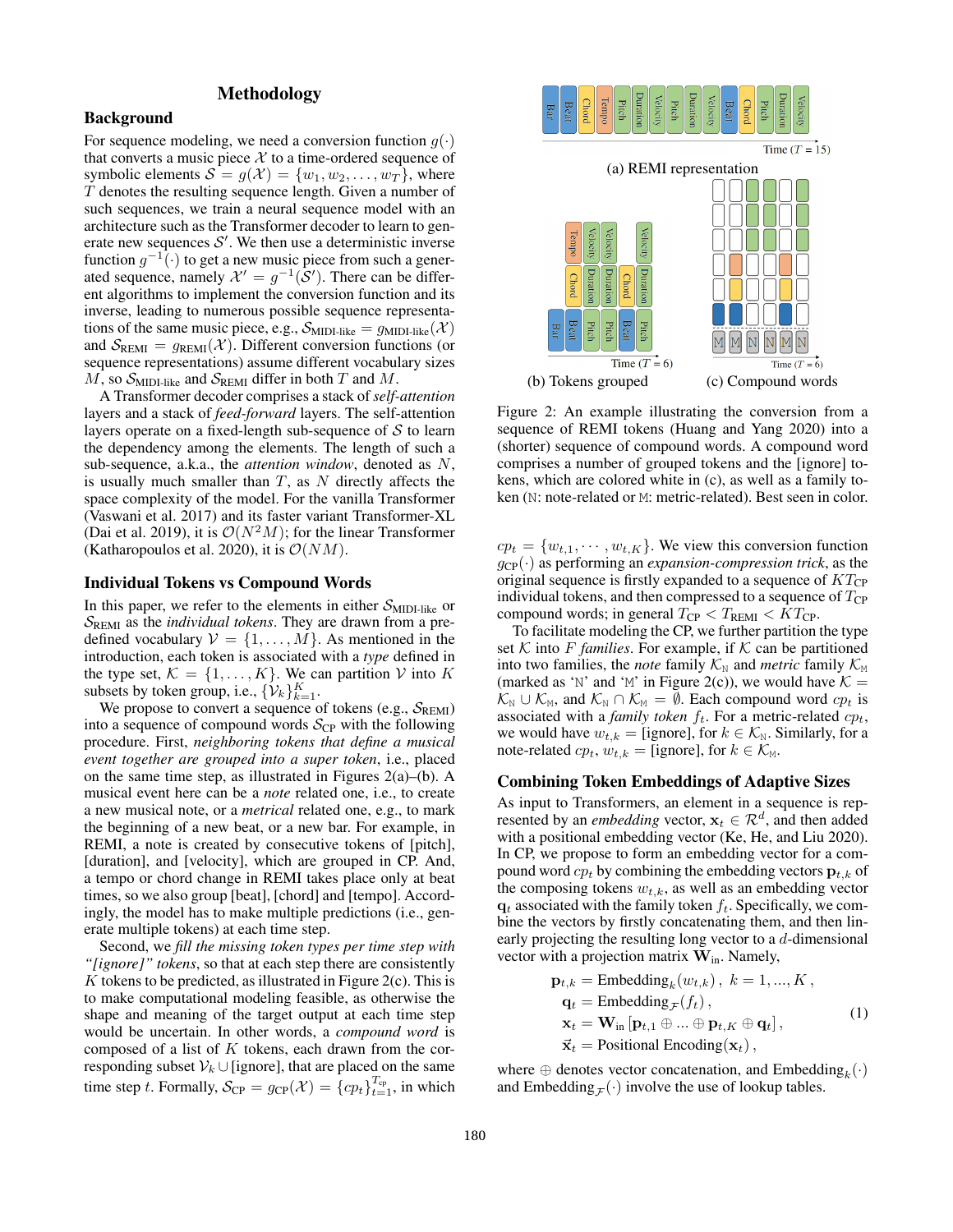In essence,  $x_t$  can be considered as a *compressive* representation of the composing tokens  $w_{t,k}$  and family token  $f_t$ . We note the action of compressing the embeddings is reminiscent of the main idea of the Compressive Transformer (Rae et al. 2020), which proposes to compresses past memories beyond the attention window for long-range sequence learning. Unlike it, we compress the memories *within* the attention window defined over the individual tokens.

A main merit of CP is that we can customize the settings for different token types. Being inspired by the *adaptive word representation* (Baevski and Auli 2018), we use different embedding sizes  $d_k$  for tokens of different types, i.e.,  $\mathbf{p}_{t,k} \in \mathcal{R}^{d_k}$ . We basically use larger  $d_k$  for token types with larger vocabulary size  $|\mathcal{V}_k|$ . See Table 3 for details.

# Multi-head Output Module

A main proposal of our work is to use different feed-forward heads for tokens of different types in a Transformer. Specifically, we have  $(K + 1)$  heads in total, one for each token type  $V_k$  and an additional one for the token family  $\mathcal{F}$ .

Instead of working on the  $K + 1$  heads at the same time, we devise a *two-stage* setting that predicts the family token first, and then the remaining tokens given the family token. Specifically, at the t-th time step, the feed-forward procedure can be summarized as:

$$
\mathbf{h}_{t} = \text{Self-attn}(\vec{\mathbf{x}}_{t-1}),
$$
\n
$$
\hat{f}_{t} = \text{Sample}_{\mathcal{F}}(\text{softmax}(\mathbf{W}_{\mathcal{F}}\mathbf{h}_{t}))
$$
\n
$$
\mathbf{h}_{t}^{\text{out}} = \mathbf{W}_{\text{out}}[\mathbf{h}_{t} \oplus \text{Embedding}_{\mathcal{F}}(\hat{f}_{t})],
$$
\n
$$
\widehat{w_{t,k}} = \text{Sample}_{k}(\text{softmax}(\mathbf{W}_{k}\mathbf{h}_{t}^{\text{out}}))
$$
\n
$$
k = 1, ..., K
$$
\n(2)

where  $\mathbf{W}_{\mathcal{F}}$  and  ${\{\mathbf{W}_k\}}_{k=1}^K$  are the  $K+1$  feed-forward heads, Self-attn $(\cdot)$  the causal self-attention layers, and Sample $(\cdot)$  a sampling function. We empirically find that this two-stage setting makes it easier for the model to predict  $w_{t,k}$  = [ignore], for k not in the target family  $\mathcal{K}_{\hat{f}_t}$ .

Figure 1 illustrates Eqs.  $(1)$ – $(2)$  in work, omitting the firststage part at the output for  $\hat{f}_t$  due to space limit.

#### Adaptive Sampling Policy

At inference time, we use stochastic temperature-controlled sampling (Holtzman et al. 2020) to avoid degeneration and to increase diversity. With CP, we employ different sampling policies  $\mathrm{Sample}_k(\cdot)$  for different token types; see Table 3.

#### Graph Interpretation

We discuss the proposed model from a graph-theoretical point of view below. Given a vocabulary of tokens, we can construct a fully-connected *static graph*  $\mathcal{G} = (\mathcal{V}, \mathcal{E})$  (Kivelä et al. 2014) comprising nodes  $V = \{1, \ldots, M\}$  and edges  $\mathcal{E} = \mathcal{V} \times \mathcal{V}$ . Each node corresponds to an individual token in our vocabulary. This way, a token sequence  $S_{\text{MIDI-like}}$  or  $S_{\text{REM}}$  can be viewed as a sequence of edges (each connecting two nodes), or a *walk*, over this graph.

In CP, the vocabulary (and accordingly the graph) is augmented with a set of *special tokens*, denoted as  $\hat{V}^*$ , that includes for example type-specific [ignore] tokens and family tokens. And, a compound word consists of  $K+1$  nodes, one from each of the  $K$  types and an additional one from the set of family tokens. A sequence of compound words, namely  $\mathcal{S}_{\text{CP}}$ , therefore, involves transitions from  $K + 1$  nodes to another  $K + 1$  nodes per time step. Such a transition can be viewed as a directed *hyperedge* (Feng et al. 2019; Jiang et al. 2019), that connects at once  $K+1$  source nodes (e.g.,  $cp_{t-1}$ ) to  $K + 1$  target nodes  $(cp_t)$ . It is directed because the order of the nodes matters (i.e., from  $t - 1$  to t).

A sequence of compound words also forms a *dynamic directed hypergraph* (Kazemi et al. 2020):  $\{G_1, G_2, \ldots, G_T\}$ , where  $\mathcal{G}_t = (\mathcal{V}, \mathcal{E}_t)$ . Starting from an empty graph with no edges, at each time step  $t > 1$  we add a new directed hyperedge, labeled with the time step t, connecting in total  $2K + 2$ nodes. In practice, we have a [BOS] token (beginning of sequence) and [EOS] token (end of sequence), so the hyperedge at  $t = 1$  and  $t = T$  connects to only  $K + 2$  nodes.

A neural model for graphs, or a *graph neural network* (GNN), can be regarded as an encoder-decoder pair (Kazemi et al. 2020; Rossi et al. 2020), where an *encoder* is a function that maps from a graph G to node embeddings  $z_i$ ,  $i =$ 1 . . . M, and a *decoder* takes as input one ore more node embeddings and makes a prediction based on these, e.g., node classification or edge prediction. The proposed CP Transformer can therefore be regarded as a learner over dynamic directed hypergraphs, as at each time step  $t$  it manages to predict the next hyperedge to be added (i.e.,  $\widehat{w_{t,k}}$ and  $f_t$ ) based on the node embeddings updated from  $\mathcal{G}_{< t} =$  $\{\mathcal{G}_1, \mathcal{G}_2, \ldots, \mathcal{G}_{t-1}\}\$ , or the collection of input embeddings  $\mathbf{x}_{\leq t} = {\mathbf{x}_1, \mathbf{x}_2, \dots, \mathbf{x}_{t-1}}$  marked with positional embeddings (i.e., edge labels on the directed hyperedges).

We note that, while we introduce the proposed methods in the context of music modeling, the idea of compound words is generic and may be applicable to sequences seen in other data domains, when multiple tokens (i.e., a hyperedge) are needed to represent a single event, entity, or object.

# Implementation

To test the effectiveness of the proposed methods, we implement a CP Transformer that learns to generate Pop piano music with human performance characteristics such as expressive variations in velocity (i.e., the force with which a note is played, which is related to loudness) and tempo (Oore et al. 2018; Lerch et al. 2019). We consider Pop piano for its richness and expressivity, and for offering a direct performance comparison with the Pop Music Transformer (Huang and Yang 2020) (see Table 1).

Specifically, we consider both the conditional and unconditional generation tasks. In the former, a *lead sheet* (i.e., a melody line and an accompanying sequence of chord labels) is given, and the model has to generate a piano performance according to that. In the latter, the model generates a piano performance of full-song length from scratch freely.

We intend to compare CP with REMI in our evaluation. We provide the implementation details below.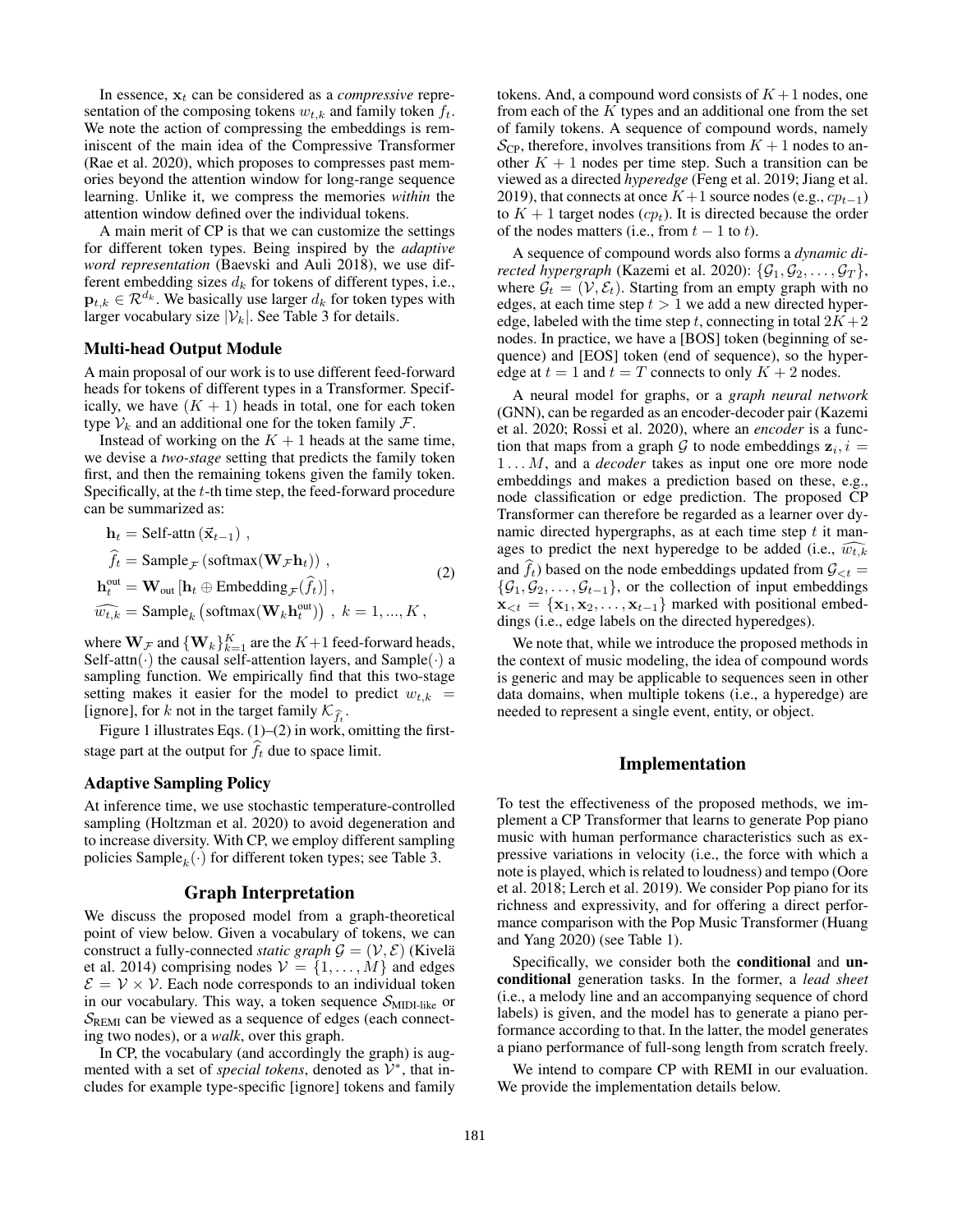| Task          | Repre.      | #words $(T)$                     |        |  |  |
|---------------|-------------|----------------------------------|--------|--|--|
|               |             | mean $(\pm$ std)                 | max    |  |  |
| Conditional   | <b>REMI</b> | $\overline{6,432} \,(\pm 1,689)$ | 10.240 |  |  |
|               | СP          | $3,142 \ (\pm 821)$              | 5.120  |  |  |
| Unconditional | <b>REMI</b> | $4,873 \ (\pm 1,311)$            | 7,680  |  |  |
|               | $\cdot$ 'P  | $2,053 \ (\pm 580)$              | 3.584  |  |  |

Table 2: Statistics of the number (#) of words (i.e., tokens in REMI; compound words in CP) per song in the training set.

# Dataset

We collect the audio files of 1,748 pieces of Pop piano from the Internet. The average length of the songs is about 4 minutes, and we have about 108 hours in total. All the songs are in 4/4 time signature (four beats per bar). We convert each song (an audio) into a symbolic sequence as follows.

- Transcription: We use the state-of-the-art RNN model for automatic piano transcription, "Onset and Frames" (Hawthorne et al. 2018a), to estimate the pitch, onset and offset time, and velocity of the musical notes from audio.
- Synchronization: To get symbolic timing from the original wall clock time, we use the RNN-based model available in the Python package madmom (Böck et al.  $2016$ ) to estimate the downbeat and the beat positions, which represent the state-of-the-art for the task. Then, we interpolate 480 ticks between two adjacent beats, and map the absolute time into its according tick. By doing so, we can keep tiny offset. Lastly, we infer the tempo changes from the time interval between adjacent beats.
- **Quantization**: We quantize the tempo, velocity, duration and the beat positions to reduce the size of the vocabulary. For example, we set the 16-th note as our basic time unit. See Table 3 for the number of tokens per type.
- Analysis: For the conditional generation task, we estimate the melody notes and chord symbols from the transcription result to form the lead sheets. Specifically, we develop an in-house rule-based chord recognition algorithm<sup>4</sup> to recognize 12 roots and 7 chord qualities. We use the "Skyline algorithm" (Uitdenbogerd and Zobel 1999) to extract the melodies. And, as a lead sheet is usually of coarser time resolution, we quantize the chord symbols and melody notes to the 4-th notes (i.e., beat times).

We randomly hold out 50 songs for testing, and use the remaining for training the Transformers.

#### Vocabulary

To represent the content of a piano performance, the basic setting employs tokens of six types: three note-related types [pitch], [duration], [velocity], and three metric-related types [position/bar], [tempo], [chord]. The specific vocabulary is task-dependent and is introduced below.

*Conditional generation*—We additionally use [track] tokens to mark whether it is the *lead sheet* track (i.e., the condition) or the *piano* track (the track to be generated). While

| Repre.      | Token type     | Voc. size         | Embed.       | $\overline{\text{Sample}}_k(\cdot)$ |      |
|-------------|----------------|-------------------|--------------|-------------------------------------|------|
|             |                | $ \mathcal{V}_k $ | size $(d_k)$ | $\tau$                              |      |
|             | [track]        | $2 (+1)$          | 3            | 1.0                                 | 0.90 |
|             | [tempo]        | $58(+2)$          | 128          | 1.2                                 | 0.90 |
|             | [position/bar] | $17 (+1)$         | 64           | 1.2                                 | 1.00 |
|             | [chord]        | $133 (+2)$        | 256          | 1.0                                 | 0.99 |
| <b>CP</b>   | [pitch]        | $86 (+1)$         | 512          | 1.0                                 | 0.90 |
|             | [duration]     | $17 (+1)$         | 128          | 2.0                                 | 0.90 |
|             | [velocity]     | $24 (+1)$         | 128          | 5.0                                 | 1.00 |
|             | [family]       | 4                 | 32           | 1.0                                 | 0.90 |
|             | total          | $341 (+9)$        |              |                                     |      |
| <b>REMI</b> | total          | 338               | 512          | 12                                  | 0.90 |

Table 3: Details of the CP representation in our implementation, including that of the sampling policy ( $\tau$ -tempered top- $\rho$ sampling). For the vocabulary size, the values in the parentheses denote the number of special tokens such as [ignore].

the piano track (i.e., the sub-sequence after the [track=piano] token) involves all the six types of tokens mentioned above, the lead sheet track only involves the use of compositionrelated tokens [position/bar], [chord], [pitch], [duration], not performance-related tokens [velocity], [tempo]. In CP, we have three family tokens, [family=track], [family=note], [family=metric]. Moreover, we have type-specific [ignore] tokens and an additional [conti] token for the beat positions having no tempo or chord changes.

*Unconditional generation*—This task only concerns with the piano track so we do not need the [track] tokens. But, as it concerns with full-song generation, we add an [EOS] token to signify the end of a sequence. We view it as a family token, so there are three possible family tokens here: [family=EOS], [family=note], [family=metric].

Details of the adopted representations are shown in Tables 2 and 3. Table 2 compares the sequence length  $T$  of REMI and CP. We can see that  $S_{\text{CP}}$  is much shorter than  $S_{\text{REM}}$ , especially under the conditional task.<sup>5</sup> Table 3 displays the size of each vocabulary subset  $V_k$ . We see that CP and REMI have similar total vocabulary size M. REMI does not use the family tokens (except for [EOS]) and special tokens.

# Model Settings

For the backbone architecture of our model, we employ the linear Transformer (Katharopoulos et al. 2020),<sup>6</sup> as its complexity is a linear function of the length of the attention window  $N$ . Moreover, we set  $N$  equal to the sequence length T for our model. That is, *no segmentation* over the training sequences is done, and thereby *all the tokens in a sequence can be accessed* by our model under causal masking, without using tricks such as memory caching (Dai et al. 2019) or memory compression (Rae et al. 2020). We refer to our model as CP+linear in what follows.

For the baselines, we employ the Pop Music Transformer

<sup>4</sup> https://github.com/joshuachang2311/chorder

<sup>&</sup>lt;sup>5</sup>We set an upper limit of the number of elements per sequence (e.g., 10,240 tokens in REMI) and remove overly long songs, which amounts to removing 25–88 songs from the training set depending on the task and the adopted representation.

<sup>6</sup> https://github.com/idiap/fast-transformers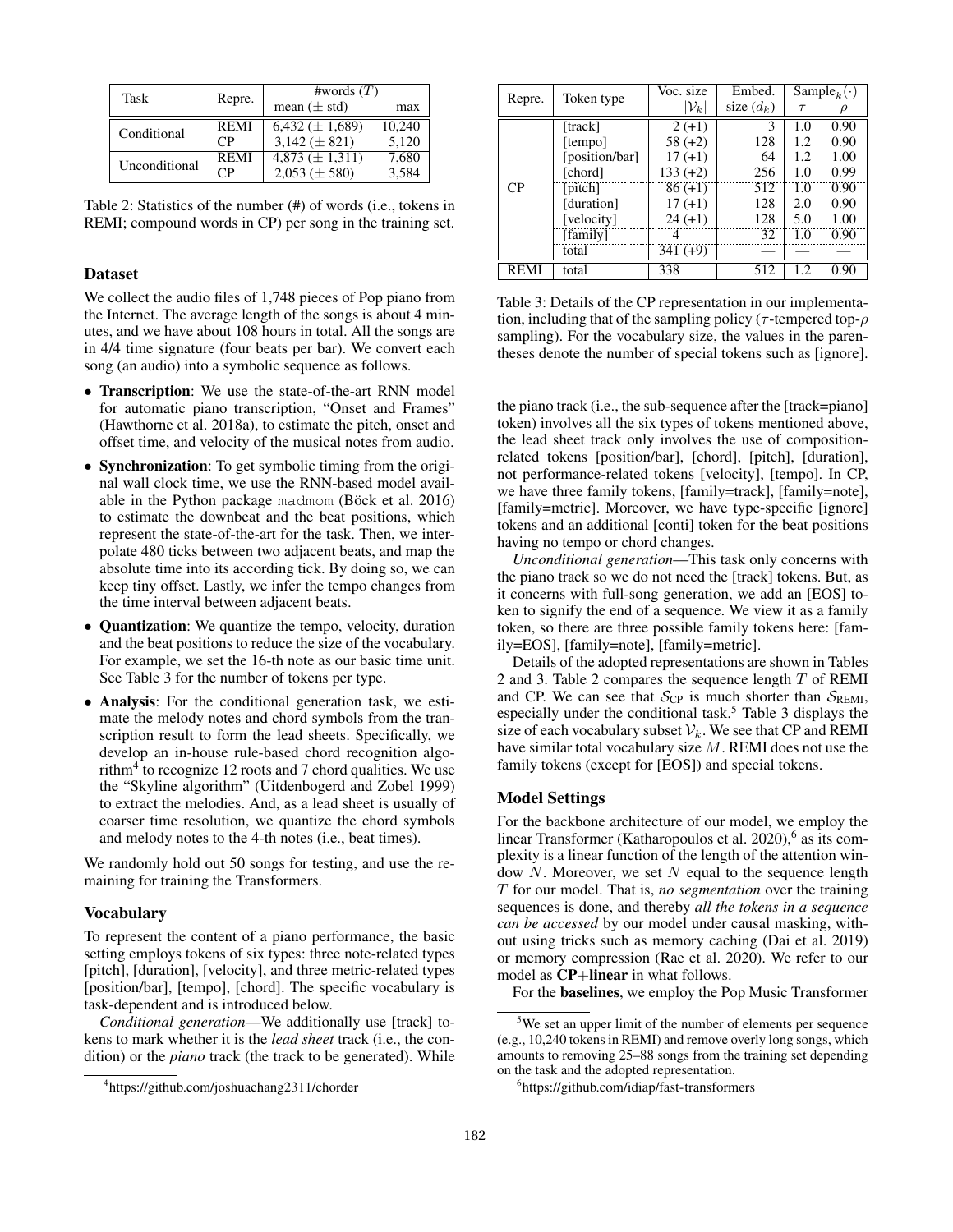| Task          | Representation $+$ model@loss | Training   | <b>GPU</b> |            | Inference (/song) |        | Matchness |  |
|---------------|-------------------------------|------------|------------|------------|-------------------|--------|-----------|--|
|               |                               | time       | memory     | time (sec) | tokens $(\#)$     | melody | chord     |  |
|               | Training data                 |            |            |            |                   | 0.755  | 0.838     |  |
| Conditional   | Training data (randomized)    |            |            |            |                   | 0.049  | 0.239     |  |
|               | $REMI + XL@0.44$              | 3 days     | 4 GB       | 88.4       | 4.782             | 0.872  | 0.785     |  |
|               | $REMI + XL@0.27$              | 7 days     | $4$ GB     | 91.5       | 4.890             | 0.866  | 0.800     |  |
|               | $REMI + linear@0.50$          | 3 days     | 17 GB      | 48.9       | 4.327             | 0.779  | 0.709     |  |
|               | $+$ linear @0.27<br>CР        | $0.6$ days | $10$ GB    | 29.2       | 18.200            | 0.829  | 0.733     |  |
| Unconditional | $REMI + XL@0.50$              | 3 days     | $4$ GB     | 139.9      | 7,680             |        |           |  |
|               | СP<br>$+$ linear@0.25         | $1.3$ days | 9.5 GB     | 19.8       | 9,546             |        |           |  |

Table 4: Quantitative evaluation result of different models. REMI+XL represents a re-implementation of the state-of-the-art Pop Music Transformer (Huang and Yang 2020), while CP+linear stands for the proposed CP Transformer.

(Huang and Yang 2020), which is open-source and stands for a state-of-the-art for unconditional music composition.<sup>7</sup> This REMI+XL model adopts the REMI representation and uses Transformer-XL (Dai et al. 2019) as the model backbone. As its complexity grows quadratically with  $N$ , we set  $N = 512$ , following (Huang and Yang 2020).

Moreover, we consider one more baseline that replaces Transformer-XL by linear Transformer, using also  $N = T$ , to offer a sensible performance comparison between CP and REMI. We refer to this variant as **REMI+linear**.

We use 12 self-attention layers each with 8 attention heads for all the models for fair comparison. The model hidden size and inner layer of the feed-forward part are set to 512 and 2,048, respectively. For the token embedding size d, we fix it to 512 for REMI, following (Huang and Yang 2020). For CP, we set it adaptively based on the vocabulary size of each token type, as shown in Table 3. For sampling, we employ the "nucleus sampling" (Holtzman et al. 2020), a stochastic method that samples from the smallest subset of tokens whose cumulative probability mass exceeds a threshold  $\rho \in [0, 1]$ . Before sampling, we reshape the probability distribution of the tokens (e.g., softmax( $\mathbf{W}_k \mathbf{h}_t^{\text{out}}$ )) through "temperature" (Ackley, Hinton, and Sejnowski 1985), with the temperature parameter  $\tau > 0$ . As Table 3 also shows, we use different  $\rho$  and  $\tau$  for different token types. For example, we use a large  $\tau$  to encourage diverse velocity values.

The conditional generation task can be approached with a sequence-to-sequence model, since we have paired data of lead sheets and piano performances (i.e., the former is extracted automatically from the latter). Instead of adding a Transformer encoder (as done in (Choi et al. 2020)) to realize this, we use the encoder-free "Prefix LM" method of the Google's "T5" model (Raffel et al. 2020), and run a single Transformer over an *interleaved* sequence of lead sheets and piano performances. Specifically, a sequence of lead sheet and the corresponding target sequence of piano performance are integrated into one sequence bar after bar. That is, the integrated sequence would have the form of  $\{\ldots,$ [bar], [track=leadsheet], (content of the lead sheet for a bar), [track=piano], (content of the piano for the same bar), [bar], (content of the two tracks of the next bar)  $\dots$  }. This makes it easy to learn the dependency of the two tracks, and to impose the pre-given lead sheet at inference time.

# 7 https://github.com/YatingMusic/remi

## Quantitative Evaluation

The experiments hereafter are conducted in the interest of a resource-constrained scenario, assuming that we only have a single GPU with 11 GB memory and are only willing to train a model for 3 days. We conjecture that this makes sense for most middle-size academic labs worldwide. Yet, to have an idea of the model performance when more resources are available, we include to the evaluation of the conditional task two settings exceeding such a specification.

We firstly compare the efficiency of the models in terms of training time, inference time, and GPU memory usage, under the conditional setting. The average result over the 50 held-out test songs is shown in Table 4.

GPU memory usage. Table 4 shows that both CP+linear and REMI+XL require <11 GB GPU memory for training. Accordingly, in our implementation, we train them (separately) on an NVIDIA RTX 2080 Ti GPU (with 11GB memory). In contrast, REMI+linear requires 17 GB GPU memory, so we train it on a TITAN GPU with 24 GB memory.

Training time. We see that REMI-based models require much longer clock time to reach a low training loss. While it takes nearly 7 days for REMI+XL to reduce the negative log-likelihood (NLL) of the training data to 0.27, it takes only 0.6 days for CP+linear to reach the same NLL. Such a training efficiency is desirable (especially given that it is on a single 2080 Ti GPU), as it makes further extensions and modifications of the model easy and affordable.

Inference time. CP+linear is remarkably fast, taking on average <30 seconds to complete the conditional generation of a song. As a song in our dataset is about 4 minutes, this is much faster than real time. In contrast, REMI+XL and REMI+linear are about 3x and 1.7x slower, respectively. CP+linear is fast for it generates in total 8 individual tokens (of different types) at once each time step.

Table 4 also compares the efficiency of REMI+XL and CP+linear under the unconditional setting, for which we generate also 50 songs (from scratch) and report the average inference time. We see that CP+linear is even faster here, requiring only <20 seconds to create a new song at full-song length. In contrast, REMI+XL is on average 7x slower.

Next, we compare the performance of the models in terms of two objective metrics, also under the conditional setting. As the goal is to generate a song given a lead sheet, we can measure whether the generated song has a melody line and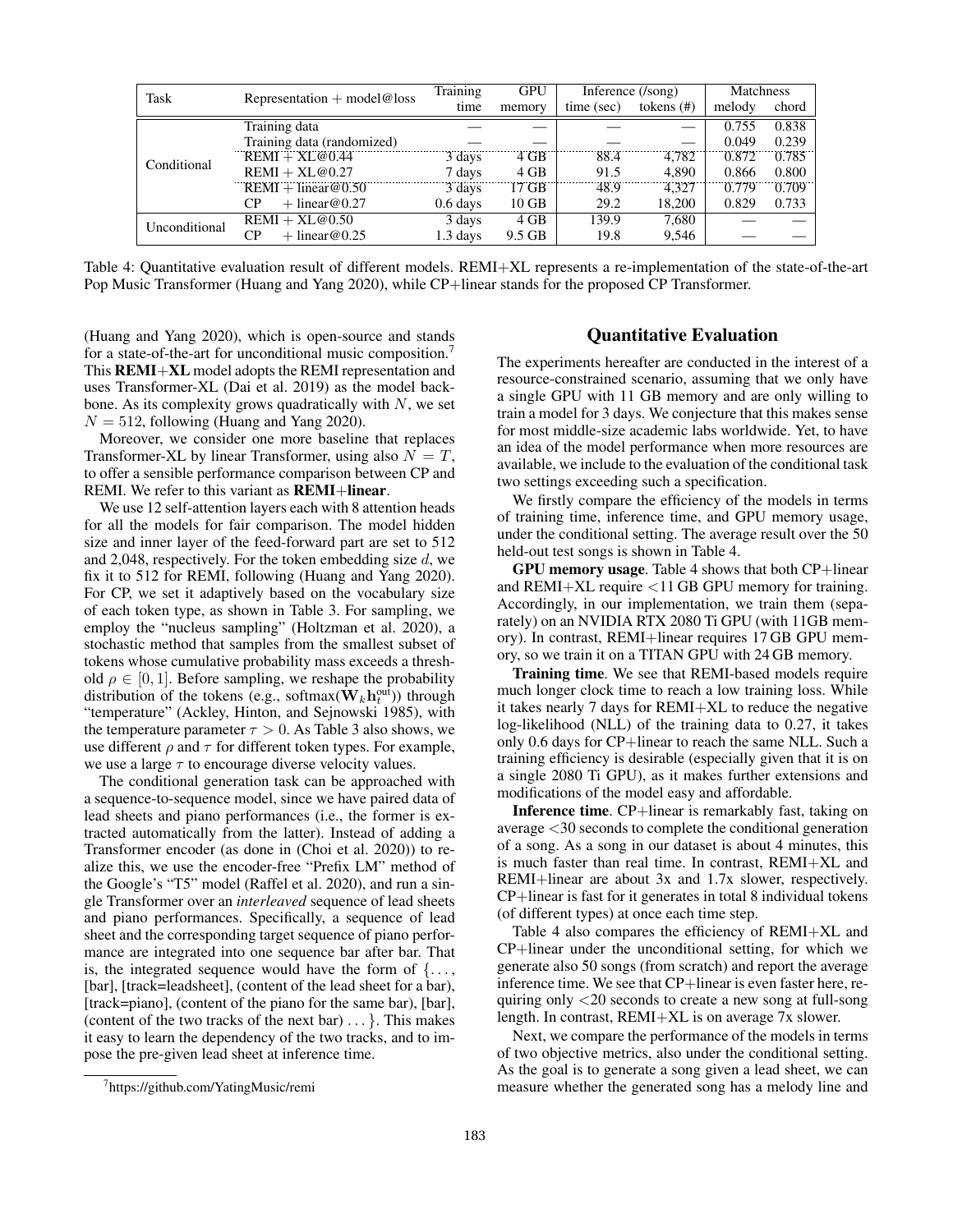| Repre. $+$ model@loss  |      |      | н    |      | 0    |
|------------------------|------|------|------|------|------|
| $REMI + XL@0.44$       | 4.05 | 3.12 | 3.38 | 3.55 | 3.31 |
| $REMI + XL@0.27$       | 4.29 | 3.14 | 3.70 | 3.64 | 3.35 |
| $REMI + linear@0.50$   | 4.03 | 3.09 | 3.48 | 3.46 | 3.29 |
| $+$ linear @0.27<br>CP | 4.09 | 3.13 | 3.50 | 3.31 | 3.08 |

|  | (a) Conditional generation |  |
|--|----------------------------|--|
|--|----------------------------|--|

| Repre. $+$ model@loss                               |       |      |                 |  |
|-----------------------------------------------------|-------|------|-----------------|--|
| $REMI + XL@0.50$                                    | -3.11 | 3.46 | $2.91 \pm 3.03$ |  |
| $+$ linear@0.22   3.33<br>$\mathbf{C}^{\mathbf{D}}$ |       | 3.68 | $3.11 \pm 3.34$ |  |

(b) Unconditional generation

Table 5: Result of subjective evaluation (Fidelity, Richness, Humanness, Correctness, Structureness, Overall).

chord progression similar to that in the given condition, and take that as a figure of merit. (In contrast, proper objective evaluation of unconditional generation models remains an open issue (Yang and Lerch 2020; Dong et al. 2020; Wu and Yang 2020).) Specifically, we consider:

- Melody matchness. We represent the lead sheet and the correspondingly generated piano both in the REMI format and compute the bar-wise *longest common sub-sequence* (LCS) of the two resulting sequences  $S_{REMI}^{LS}$  and  $\hat{S}_{REMI}^{piano}$ When two notes (each from the two sequences) have the same pitch and close onset time (within the 8-th note), we consider that as a match. We divide the length of the LCS by the number of [pitch] tokens in  $S_{\text{REM}}^{\text{LS}}$  (i.e., the number of target melody notes) of that bar, and take the average value of such a ratio across all the bars of a song as a simple measure of melody matchness.
- Chord matchness. The *chroma vector* (Fujishima 1999) represents a short-time fragment of music by the distribution of energy across the 12 pitch classes  $(C, C^*, etc)$ and offers a simple way to evaluate the harmonic similarity between two fragments. We calculate the segmentwise cosine similarity between the chroma vector representing each chord label of a lead sheet (which would be binary-valued) and the chroma vector of the correspondingly generated piano segment (normalized by the maximum value so it is  $\in [0, 1]^{12}$ ), and treat the average value across time as a measure of chord matchenss.

Table 4 shows that the evaluated models all have matchness close to that of the training set, and much higher than that of the random baseline (i.e., the average matchness between a lead sheet and a random song from the test set). This suggests, while CP+linear is easier and faster to train than REMI+XL, they may generate music of similar quality. We further investigate this through a user study, which directly assesses the perceptual quality of the generated music.

#### Qualitative Evaluation

We devise an online questionnaire that solicits anonymous response to the music generated by different models for both the conditional and unconditional settings. For the former, we present excerpts of 32 bars taking from one-third location of the music. For the latter, we present the full songs



Figure 3: Piano-rolls of middle 64 bars of random generated pieces of two models in the unconditional setting. We see richer and diverse content in the result of CP+linear.

(i.e., when an [EOS] token is generated). $8$  Our intention is to investigate whether CP+linear and REMI+XL indeed generate music of similar perceptual qualities.

The generated music is rendered into audio with a piano synthesizer using a free, non-professional grade sound font. Each batch comprises the result of the evaluated models in random order. A subject has to rate the music for three random batches for each setting separately, in terms of the following aspects on a five-point Likert scale. 1) Fidelity: is the conditionally generated piece similar to the reference, from which the condition lead sheet was taken from? 2) Richness: diversity and interestingness. 3) Humanness: does the piece sound like expressive human performances? 4) Correctness: perceived absence of composing or playing mistakes. 5) Structureness: whether there are structural patterns such as repeating themes or development of musical ideas. 6) Overall. As the music can be long, the questionnaire may take around 30 mins to complete.

Table 5 shows the average result from 18 subjects. We see that REMI+XL performs the best in the conditional setting, yet with only moderate performance gap between the models.<sup>9</sup> In contrast, CP+linear performs (slightly) better consistently across the four metrics in the unconditional setting, suggesting it a powerful alternative to REMI+XL.

#### Conclusion

In this paper, we have presented a new variant of the Transformer that processes multiple consecutive tokens at once at a time step. Each individual token is associated with a token type, which is exploited by the model to customize its input and output modules. The proposed model achieves sequence compression by integrating the embeddings of the tokens, which can be seen as forming a hyperedge over a dynamic graph. We show that the new Transformer works remarkably well for modeling music, creating full-song piano of comparable perceived quality with a competing Transformer-XL based model in much shorter training and inference time.

 ${}^{8}$ It turns out that the REMI+XL model seldom generates [EOS] tokens even when the music is already quite long (e.g., 8 minutes), so we stop it each time when it has generated 7,680 tokens.

<sup>&</sup>lt;sup>9</sup>In the conditional setting, the global structure of the song to be generated is fairly outlined in the given condition (i.e., the melody). Thus, it seems sufficient for models to learn from short segments.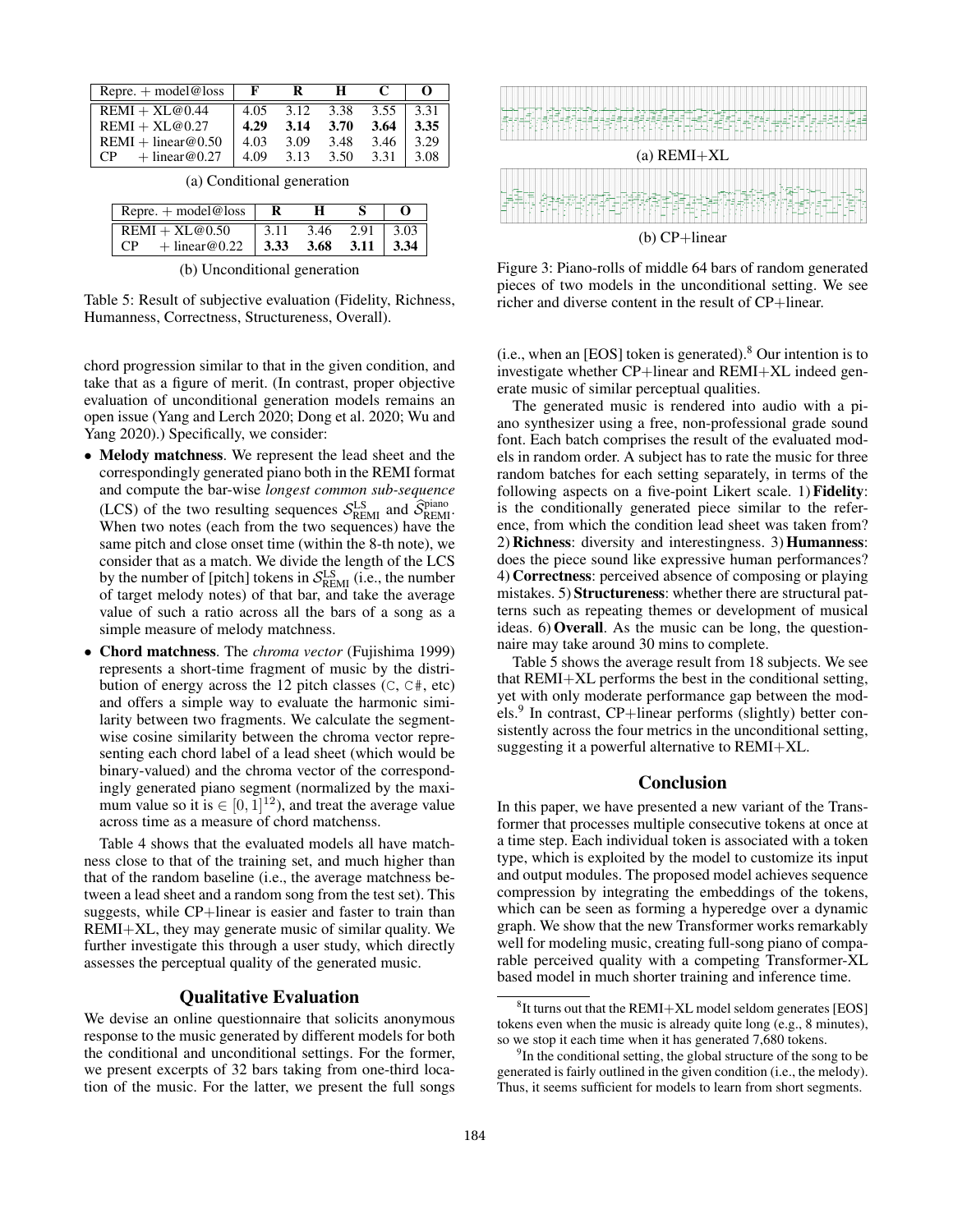# Acknowledgements

We are grateful to our interns at the Taiwan AI Labs, Joshua Chang for developing the symbolic-domain chord recognition algorithm, and Yu-Hua Chen and Hsiao-Tzu Hung for helping organize the PyTorch code. We also thank the anonymous reviewers for their valuable comments.

# Ethics Statement

Research on automatic music generation may infringe copyright laws and may raise concerns regarding the role of human musicians in the future. Cares have to be given regarding the fair use of existing musical material for model training, and the potential concern of "deepfaking" an existing artist's style in computer-generated music.

# References

Ackley, D. H.; Hinton, G. E.; and Sejnowski, T. J. 1985. A learning algorithm for Boltzmann machines. *Cognitive Science* 9(1): 147–169.

Baevski, A.; and Auli, M. 2018. Adaptive input representations for neural language modeling. *arXiv preprint arXiv:1809.10853* .

Böck, S.; Korzeniowski, F.; Schlüter, J.; Krebs, F.; and Widmer, G. 2016. Madmom: A new Python audio and music signal processing library. In *Proc. ACM Multimedia*, 1174–1178.

Chen, Y.-H.; Huang, Y.-S.; Hsiao, W.-Y.; and Yang, Y.-H. 2020. Automatic composition of guitar tabs by Transformers and groove modeling. In *Proc. Int. Soc. Music Information Retrieval Conf.*

Child, R.; Gray, S.; Radford, A.; and Sutskever, I. 2019. Generating long sequences with sparse Transformers. *arXiv preprint arXiv:1904.10509* .

Choi, K.; Hawthorne, C.; Simon, I.; Dinculescu, M.; and Engel, J. 2020. Encoding musical style with transformer autoencoders. In *Proc. Int. Conf. Machine Learning*.

Dai, Z.; Yang, Z.; Yang, Y.; Carbonell, J.; Le, Q.; and Salakhutdinov, R. 2019. Transformer-XL: Attentive language models beyond a fixed-Length context. In *Proc. Annual Meeting of the Association for Computational Linguistics*, 2978–2988.

Donahue, C.; Mao, H. H.; Li, Y. E.; Cottrell, G. W.; and McAuley, J. 2019. LakhNES: Improving multi-instrumental music generation with cross-domain pre-training. In *Proc. Int. Soc. Music Information Retrieval Conf.*, 685–692.

Dong, H.-W.; Chen, K.; McAuley, J.; and Berg-Kirkpatrick, T. 2020. MusPy: A toolkit for symbolic music generation. In *Proc. Int. Soc. Music Information Retrieval Conf.*

Ens, J.; and Pasquier, P. 2020. MMM- Exploring conditional multi-track music generation with the Transformer. *arXiv preprint arXiv:2008.06048* .

Feng, Y.; You, H.; Zhang, Z.; Ji, R.; and Gao, Y. 2019. Hypergraph neural networks. In *Proc. AAAI*, 3558–3565.

Fujishima, T. 1999. Realtime chord recognition of musical sound: A system using common Lisp. In *Proc. International Computer Music Conf.*, 464–467.

Hawthorne, C.; Elsen, E.; Song, J.; Roberts, A.; Simon, I.; Raffel, C.; Engel, J.; Oore, S.; and Eck, D. 2018a. Onsets and Frames: Dual-objective piano transcription. In *Proc. Int. Soc. Music Information Retrieval Conf.*, 50–57.

Hawthorne, C.; Huang, A.; Ippolito, D.; and Eck, D. 2018b. Transformer-NADE for piano performances. In *Proc. Machine Learning for Creativity and Design Workshop*.

Holtzman, A.; Buys, J.; Du, L.; Forbes, M.; and Choi, Y. 2020. The curious case of neural text degeneration. In *Proc. Int. Conf. Learning Representations*.

Huang, C.-Z. A.; Vaswani, A.; Uszkoreit, J.; Simon, I.; Hawthorne, C.; Shazeer, N.; Dai, A. M.; Hoffman, M. D.; Dinculescu, M.; and Eck, D. 2019. Music Transformer: Generating music with long-term structure. In *Proc. Int. Conf. Learning Representations*.

Huang, Y.-S.; and Yang, Y.-H. 2020. Pop Music Transformer: Beat-based modeling and generation of expressive Pop piano compositions. In *Proc. ACM Multimedia*.

Jhamtani, H.; and Berg-Kirkpatrick, T. 2019. Modeling Self-Repetition in Music Generation using Generative Adversarial Networks. In *Proc. Machine Learning for Music Discovery Workshop*.

Jiang, J.; Wei, Y.; Feng, Y.; Cao, J.; and Gao, Y. 2019. Dynamic hypergraph neural networks. In *Proc. IJCAI*, 2635– 2641.

Jiang, J.; Xia, G. G.; Carlton, D. B.; Anderson, C. N.; and Miyakawa, R. H. 2020. Transformer VAE: A hierarchical model for structure-aware and interpretable music representation learning. In *Proc. Int. Conf. Acoustics, Speech and Signal Processing*, 516–520.

Katharopoulos, A.; Vyas, A.; Pappas, N.; and Fleuret, F. 2020. Transformers are RNNs: Fast autoregressive Transformers with linear attention. In *Proc. Int. Conf. Machine Learning*.

Kazemi, S. M.; Goel, R.; Jain, K.; Kobyzev, I.; Sethi, A.; Forsyth, P.; and Poupart, P. 2020. Representation learning for dynamic graphs: A survey. *Journal of Machine Learning Research* 21(70): 1–73.

Ke, G.; He, D.; and Liu, T.-Y. 2020. Rethinking positional encoding in language pre-training. *arXiv preprint arXiv:2006.15595* .

Keskar, N. S.; McCann, B.; Varshney, L. R.; Xiong, C.; and Socher, R. 2019. CTRL: A conditional Transformer language model for controllable generation. *arXiv preprint arXiv:1909.05858* .

Kivelä, M.; Arenas, A.; Barthelemy, M.; Gleeson, J. P.; Moreno, Y.; and Porter, M. A. 2014. Multilayer networks. *Journal of Complex Networks* 2(3): 203–271.

Lerch, A.; Arthur, C.; Pati, A.; and Gururani, S. 2019. Music performance analysis: A survey. In *Proc. Int. Soc. Music Information Retrieval Conf.*